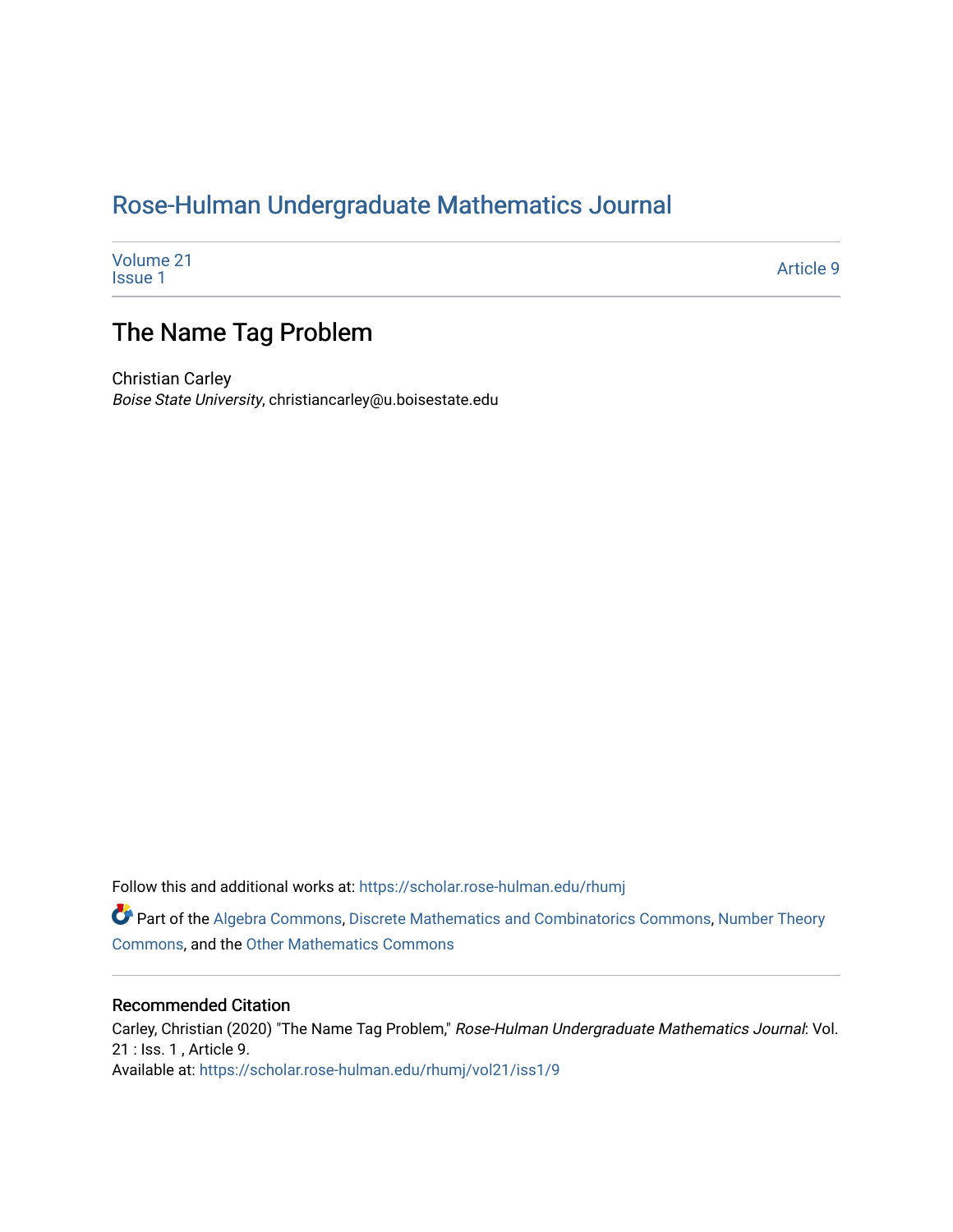# The Name Tag Problem

## Cover Page Footnote

This paper was written as an independent research project and later a senior thesis under the guidance of Dr. Samuel Coskey, who posed the name tag problem as a mathematical thought experiment.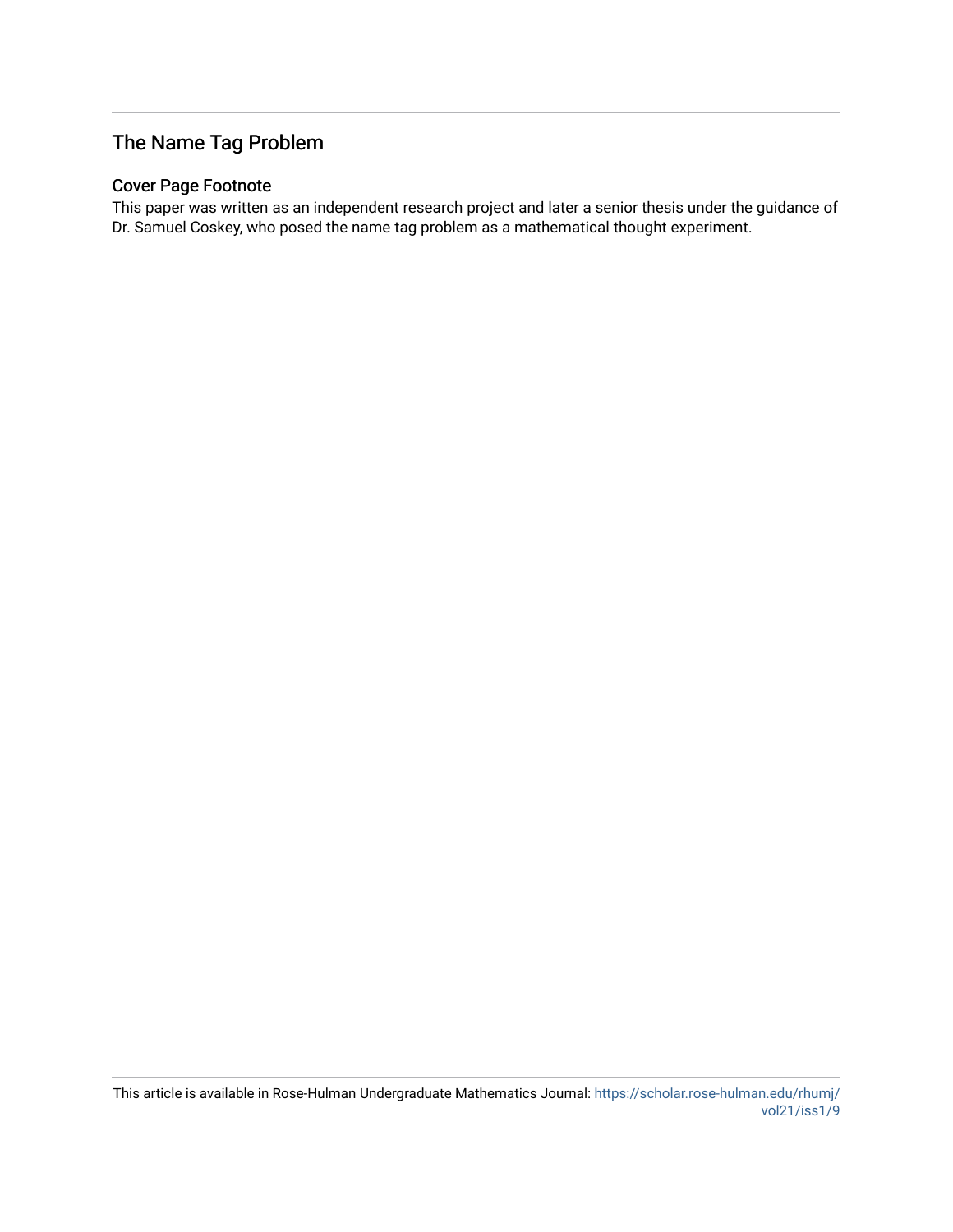VOLUME 21, ISSUE 1, 2020

# **The Name Tag Problem**

By *Christian Carley*

**Abstract.** The Name Tag Problem is a thought experiment that, when formalized, serves as an introduction to the concept of an orthomorphism of Z/*n*Z. Orthomorphisms are a type of group permutation and their graphs are used to construct mutually orthogonal Latin squares, affine planes and other objects. This paper walks through the formalization of the Name Tag Problem and its linear solutions, which center around modular arithmetic. The characterization of which linear mappings give rise to these solutions developed in this paper can be used to calculate the exact number of linear orthomorphisms for any additive group  $\mathbb{Z}/n\mathbb{Z}$ , which is demonstrated in the third section. The final section establishes the equivalence between solutions to the Name Tag Problem and orthomorphisms of  $\mathbb{Z}/n\mathbb{Z}$ .

## **1 Introduction**

A group of *n* people sit around a table. A name tag is then placed in front of each person, however the name tags are terribly mixed up and only one person receives the correct one. Curious to see if it will improve the number of correct pairings, everybody passes their name tag to the person on their left. Oddly, a new person, and only that person, receives the correct name tag. Indeed, every rotation provides the correct name tag to exactly one new person, until the *n*th rotation, whereby every person has received the correct name tag one at a time. Given any group of people, how can we assign them name tags so that this situation is reproduced? That is the name tag problem, or the NTP for short.

This paper develops a mathematical description of the NTP and walks through the construction of linear solutions, highlighting unique features with theorems and diagrams. While it was motivated as an exercise based on a fun problem, we found that the results were interesting in their own right and had connections to several areas of mathematics, including number theory, combinatorics and a particular type of group permutations called orthomorphisms, which in turn have applications in various other

*Mathematics Subject Classification.* 11B99

*Keywords.* orthomorphism, modular arithmetic, chinese remainder theorem, number theory, combinatorics, discrete math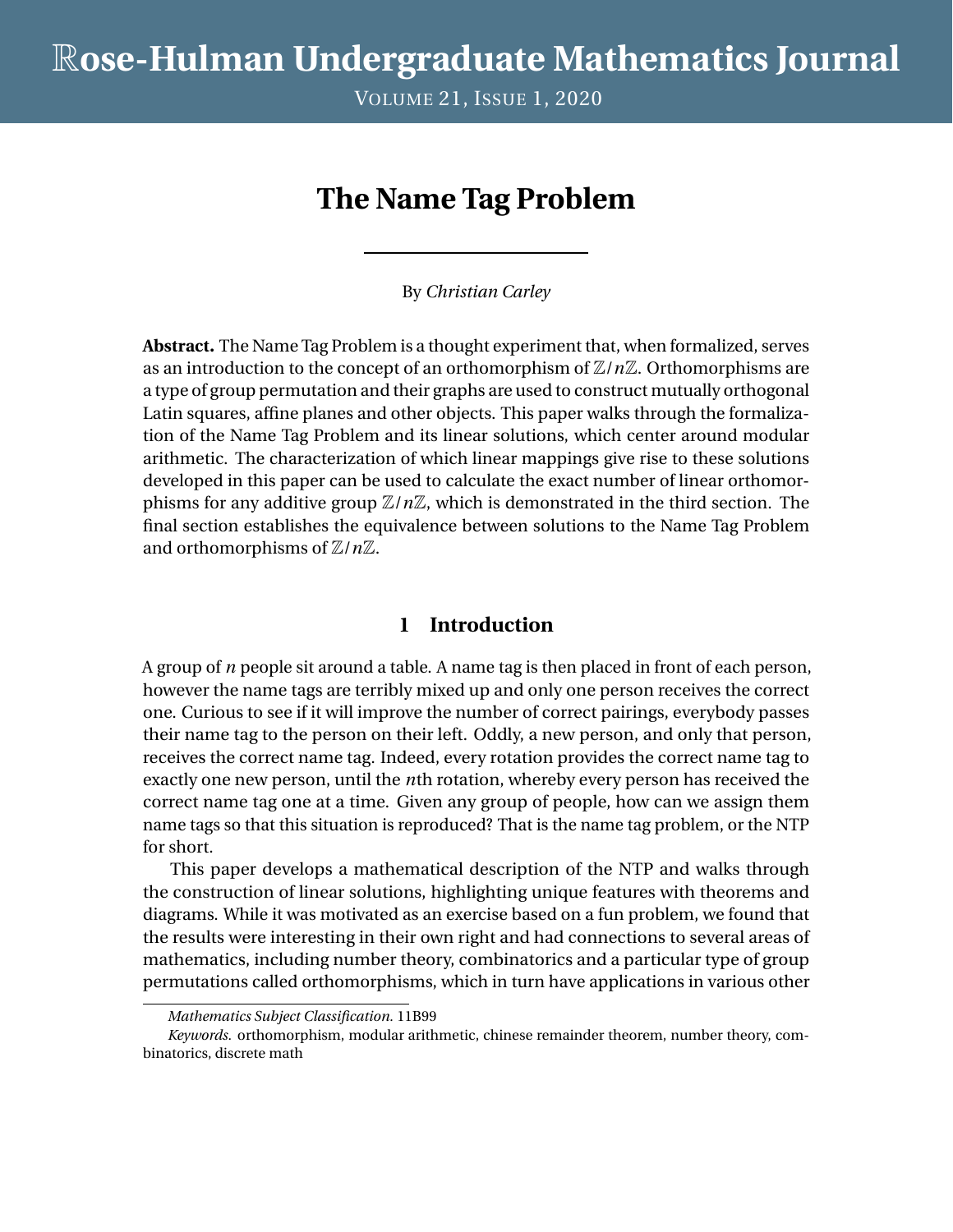areas of mathematics. Section [1.1](#page-3-0) offers a preliminary, qualitative description of the mathematics involved, detailing some of the conceptual difficulties that accompanied its formulation. Section [1.2](#page-3-1) proceeds to work out the corresponding mathematical notation of the description from Section [1.1.](#page-3-0) Once supported with a mathematical theory, Section [2](#page-4-0) constructs linear solutions to the NTP and highlights their numbertheoretic properties with examples and diagrams. Section [3](#page-9-0) is dedicated to counting linear solutions to the NTP for any given *n*. Finally, Section [4](#page-12-0) offers a brief introduction to the definition and applications of orthomorphic functions, establishes the equivalence of the orthomorphisms of Z/*n*Z and solutions to the NTP, and provides resources for further reading.

## <span id="page-3-0"></span>**1.1 Qualitative description**

In Sections [1.1](#page-3-0) and [1.2,](#page-3-1) we offer qualitative, preliminary discussions motivated by the following rigorous definition of satisfaction of the NTP by a linear function *f* .

<span id="page-3-3"></span>**Definition 1.1.** Let *a* and *n* be integers with  $n \ge 1$ , and let  $f : \mathbb{Z}/n\mathbb{Z} \to \mathbb{Z}/n\mathbb{Z}$  be a linear function defined as  $f(x) = ax \pmod{n}$ . We say that f is a linear solution to the NTP provided the following two properties hold:

- <span id="page-3-4"></span>1. for all  $y \in \mathbb{Z}/n\mathbb{Z}$  there is exactly one  $x \in \mathbb{Z}/n\mathbb{Z}$  such that  $f(x - y) = x$ .
- <span id="page-3-5"></span>2. for all  $x \in \mathbb{Z}/n\mathbb{Z}$  there is exactly one  $y \in \mathbb{Z}/n\mathbb{Z}$  such that  $f(x - y) = x$ .

Naively, we may speak of a function *f* that assigns name tags to people, and say that *f* satisfies the NTP when it assigns name tags as described above. In an effort to establish a description of the uniqueness of the name tag assignment that will translate easily into mathematical notation, we can confidently assert that every rotation assigns exactly one correct name tag. Upon consideration though, we realize that this condition is insufficient, as we must account for the fact that each correct assignment is unique with respect to the previous ones (within a set of  $n$  rotations). In an effort  $^{\rm l}$  to provide uniqueness criteria that are both direct and concise, the following rather symmetrical propositions were settled on: (1) under every rotation exactly one person receives the correct name tag and, (2) for every person there is exactly one rotation under which they receive the correct name tag. Thus, (2) guarantees everybody gets the correct name tag at some point, while (1) guarantees that this happens one at a time.

<span id="page-3-2"></span><span id="page-3-1"></span><sup>1</sup> In the early stages of research we stipulated that *f* must be bijective. This ensures all *n* name tags are on the table and thus, one correct pairing at a time coupled with bijectivity implies the pairing is always unique. This more so implies satisfaction of the property in question, rather than serves as an explicit statement of the property itself. In Example [2.4](#page-7-0) we prove the equivalence of second property and *f* being bijective.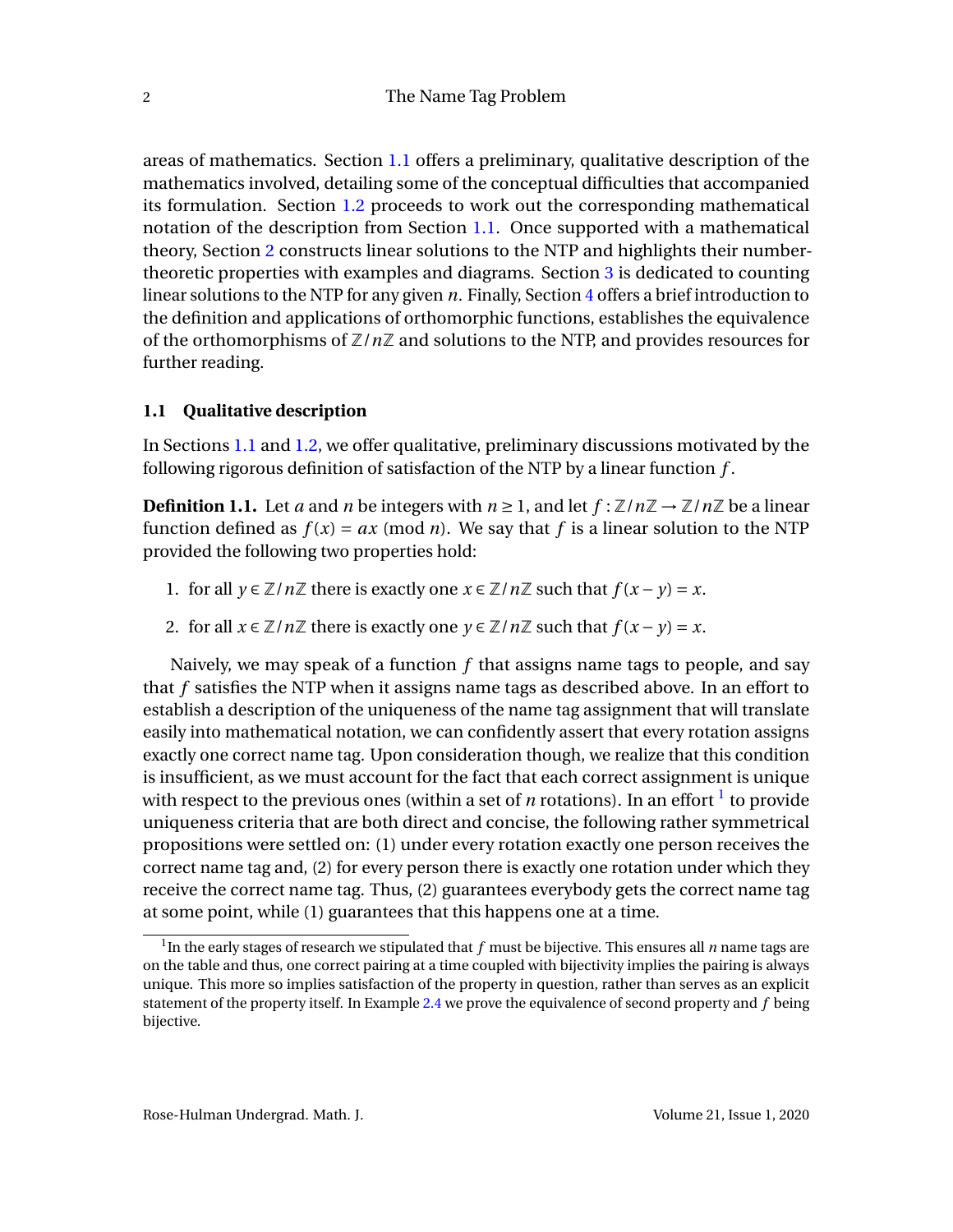#### **1.2 Notation**

Because there are *n* people, it is natural to label each person and name tag as 0,...,*n* −1 respectively. Then, if we take people to be the domain and name tags to be the codomain, we have a name tag assignment function f that acts on  $\mathbb{Z}/n\mathbb{Z}$ . Thus, the image  $f(\mathbb{Z}/n\mathbb{Z})$ of f under  $\mathbb{Z}/n\mathbb{Z}$  provides us with the initial configuration of name tags. If we orient the elements of the domain and codomain concentrically as clocks, as in figure [1,](#page-4-1) we may represent the passing of name tags by shifting the image of the function to the right, which produces a clockwise rotation of the image in the clock diagrams. Based on this description, " $f(x) = x$ " would read, "person *x* is assigned name tag *x*", and therefore " $f(x - y) = x$ " is the expression for a correctly assigned name tag under a particular rotation *y*. Of course, this means that, if  $f(x - y) \neq x$ , then person *x* does not receive the correct name tag under rotation *y*.

<span id="page-4-1"></span>

<span id="page-4-0"></span>Figure 1: The first clock, also the initial configuration  $f(x)$ , sees that only Lee has the correct name tag. The second clock, also the first rotation  $f(x-1)$ , sees that only Kel receives the correct name tag. The pattern continues until Lee receives the correct name tag upon rotation number 5.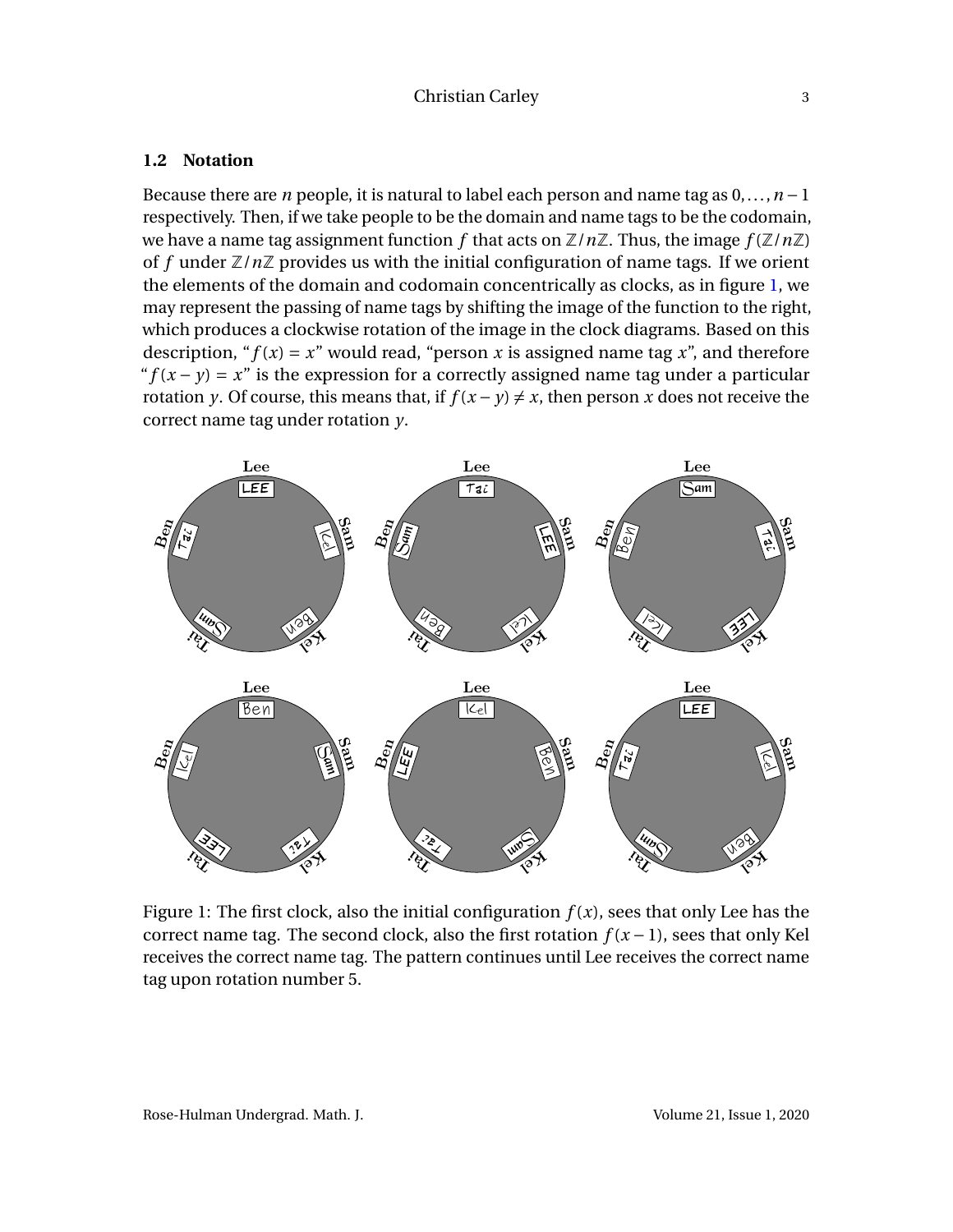## **2 Number-theoretic properties of linear solutions to the NTP**

Unpacking Definition [1.1,](#page-3-3) we see that to understand satisfaction of the NTP is to understand the equality

$$
f(x - y) = x \tag{1}
$$

with respect to the appropriate quantifiers over *x* and *y*. Because Equation [2.3](#page-6-0) is equivalent to the linear congruence

<span id="page-5-0"></span>
$$
a(x - y) \equiv x \pmod{n}
$$
 (2)

the problem of determining whether *f* satisfies the NTP is transformed into the problem of finding solutions to Linear Congruence [2,](#page-5-0) with respect to the appropriate quantifiers. It is therefore evident that in order to determine whether a function *f* satisfies the NTP, we must be familiar with the general conditions under which an arbitrary linear congruence has solutions. We therefore offer Proposition [2.1](#page-5-1) with a proof sketch, as a reminder and frame of reference for further developments. A detailed proof is omitted due to the ubiquity of this result in number theory.

<span id="page-5-1"></span>**Proposition 2.1.** *Let a, b and n be integers with*  $n \ge 1$ *, and let*  $g = \gcd(a, n)$ *.* 

- *(a) If*  $g \nmid b$ *, then the congruence*  $ax \equiv b \pmod{n}$  *has no solutions.*
- *(b)* If g|b, then the congruence  $ax \equiv b \pmod{n}$  has exactly g incongruent solutions.

*Proof Sketch.* Let  $(u_0, v_0)$  be a solution to the linear equation

$$
au + nv = g
$$

then,  $x_0 = \frac{bu_0}{g}$  $\frac{u_0}{g}$  is a solution to the linear congruence

$$
ax \equiv b \pmod{n}
$$

and the complete set of incongruent solutions is given by

$$
x \equiv x_0 + k \frac{n}{g}; \ k = 0, 1, 2, \dots, g - 1
$$

In particular, we see that there is a unique solution if and only if  $gcd(a, n) = 1$ .  $\Box$ 

Drawing on Linear Congruence [2](#page-5-0) when needed, Proposition [2.1](#page-5-1) provides us with all of the information we need, given a value of *n* and corresponding linear function *f* , to determine the conditions under which *f* is a linear solution to the NTP.

<span id="page-5-2"></span>**Theorem 2.2.** *Let a and n be integers with*  $n \geq 1$ *, and let*  $f : \mathbb{Z}/n\mathbb{Z} \to \mathbb{Z}/n\mathbb{Z}$  *be a linear function defined as*  $f(x) = ax \pmod{n}$ *.* 

Rose-Hulman Undergrad. Math. J. Volume 21, Issue 1, 2020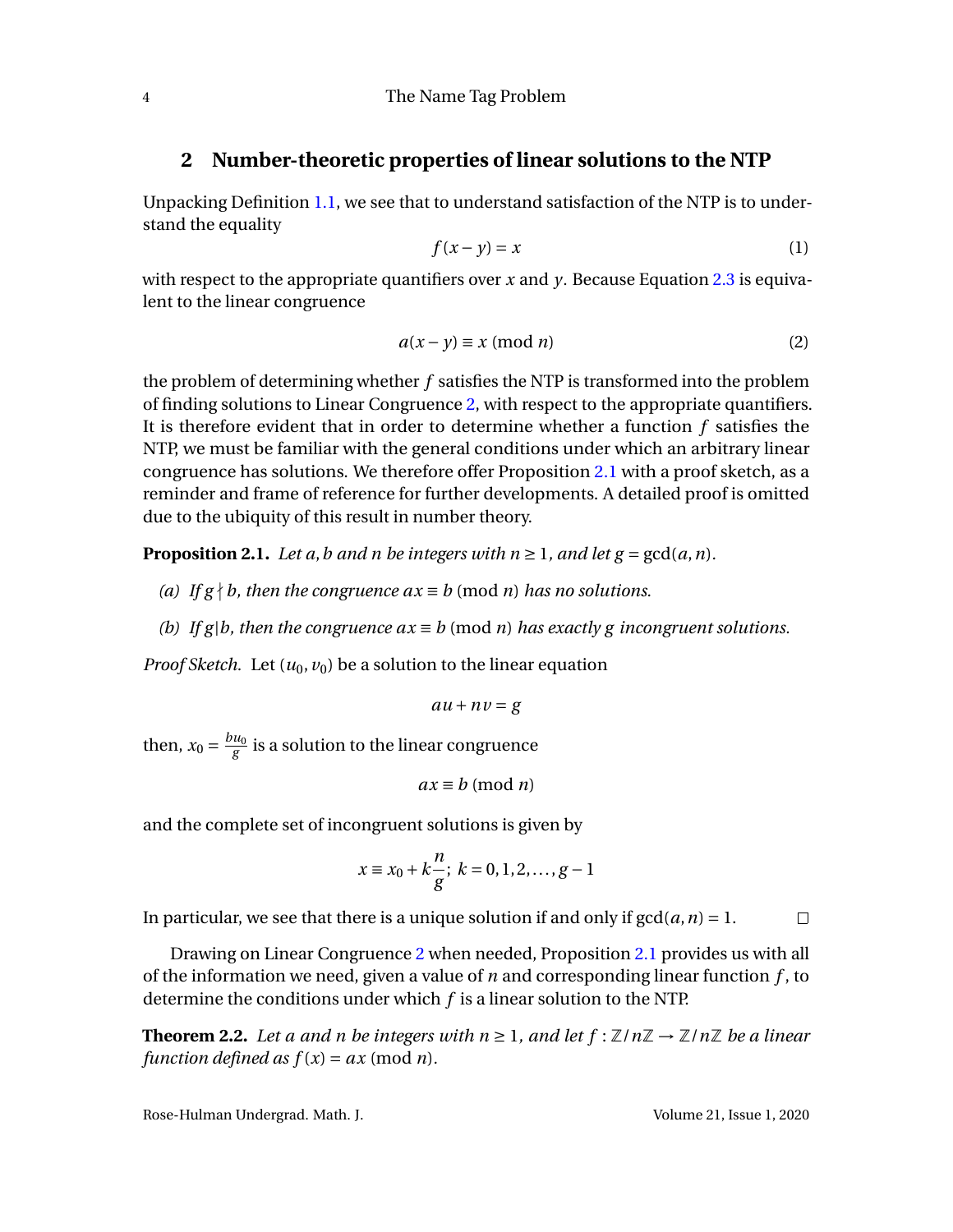- *(a)*  $f$  satisfies the first property of the NTP if and only if  $gcd(a-1, n) = 1$ .
- *(b)*  $f$  satisfies the second property of the NTP if and only if  $gcd(a, n) = 1$ .

*Thus, f is a linear solution the NTP if and only if*  $gcd(a, n) = gcd(a - 1, n) = 1$ .

*Proof.* (a) First, we restate that, by Definition [1.1,](#page-3-3) *f* satisfies Property [1](#page-3-4) if and only if for each *y* ∈  $\mathbb{Z}/n\mathbb{Z}$  there is a unique solution to Linear Congruence [2.](#page-5-0) So, Let *y* ∈ Z/*n*Z be given and manipulate Linear Congruence [2](#page-5-0) to read

$$
(a-1)x \equiv ay \pmod{n}
$$

By Proposition [2.1,](#page-5-1) there is a unique solution if and only if  $gcd(a-1, n) = 1$ .

(b) Similarly, rewriting Linear Congruence [2](#page-5-0) as

$$
ay \equiv (a-1)x \pmod{n}
$$

we note that for any  $x \in \mathbb{Z}/n\mathbb{Z}$ , by Proposition [2.1,](#page-5-1) there is a unique solution if and only if  $gcd(a, n) = 1$ .

 $\Box$ 

Suppose *f* does not satisfy the NTP, either by failing one property or both. Proposition [2.1](#page-5-1) also allows us to identify distinguishing features of such functions.

<span id="page-6-0"></span>**Example 2.3.**  $n = 15$  and  $a = 4$ .  $gcd(a - 1, n) = gcd(3, 15) = 3$  and  $gcd(a, n) = gcd(4, 15) =$ 1. So, *f* fails Property [1](#page-3-4) and satisfies Property [2.](#page-3-5)

<span id="page-6-1"></span>

Figure 2:  $n = 15$ ,  $a = 4$ 

Rose-Hulman Undergrad. Math. J. Volume 21, Issue 1, 2020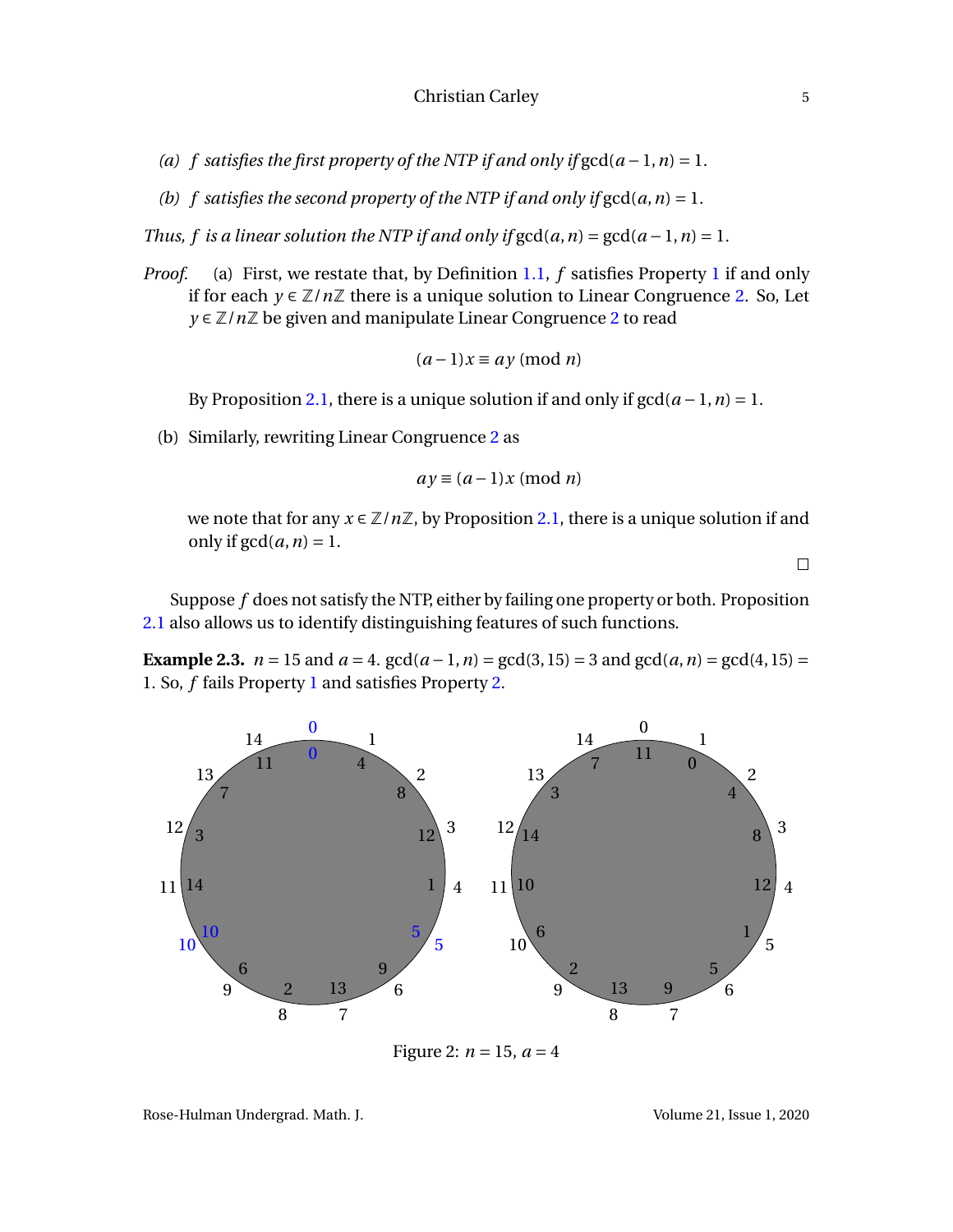Figure [2](#page-6-1) serves as a visualization of the linear congruence

$$
3x \equiv 4y \pmod{15}
$$

for  $y = 0, 1$  $y = 0, 1$ . We see that if, y is a multiple of 3, then so is  $4y$ . Proposition 1 thus implies 3 solutions. Conversely, 4*y* is a multiple of 3 only if *y* is a multiple of 3, and therefore the linear congruence has no solutions if *y* is not a multiple of 3. More generally, because *a* and *a* −1 must be coprime, failure of Property [1](#page-3-4) will always result in every *g* th rotation making *g* correct assignments, while all other rotations make no correct assignments, where  $g = \gcd(a-1, n)$ .

<span id="page-7-0"></span>**Example 2.4.**  $n = 15$  and  $a = 5$ .  $gcd(a - 1, n) = gcd(4, 15) = 1$  and  $gcd(a, n) = gcd(5, 15) = 1$ 5. So, *f* satisfies Property [1](#page-3-4) and fails Property [2.](#page-3-5)

<span id="page-7-1"></span>

Figure 3:  $a = 5$ ,  $n = 15$ : first two rotations

Figure [3](#page-7-1) clearly shows that only multiples of 5 appear on the table. Since *f* is defined as a solution to the linear congruence

$$
ax \equiv f(x) \pmod{n}
$$

it must be the case that  $f(x)$  is a multiple of  $gcd(a, n)$  for all x. Thus, every output in this example is a multiple of 5. More generally, this implies that *f* is a surjective function if and only if  $gcd(a, n) = 1$ , proving the equivalence between Property [2](#page-3-5) and the bijectivity of linear solutions to the NTP.

**Example 2.5.**  $n = 15$  and  $a = 10$ .  $gcd(a, n) = gcd(10, 15) = 5$  and  $gcd(a-1, n) = gcd(9, 15) =$ 3. So, *f* fails both conditions simultaneously.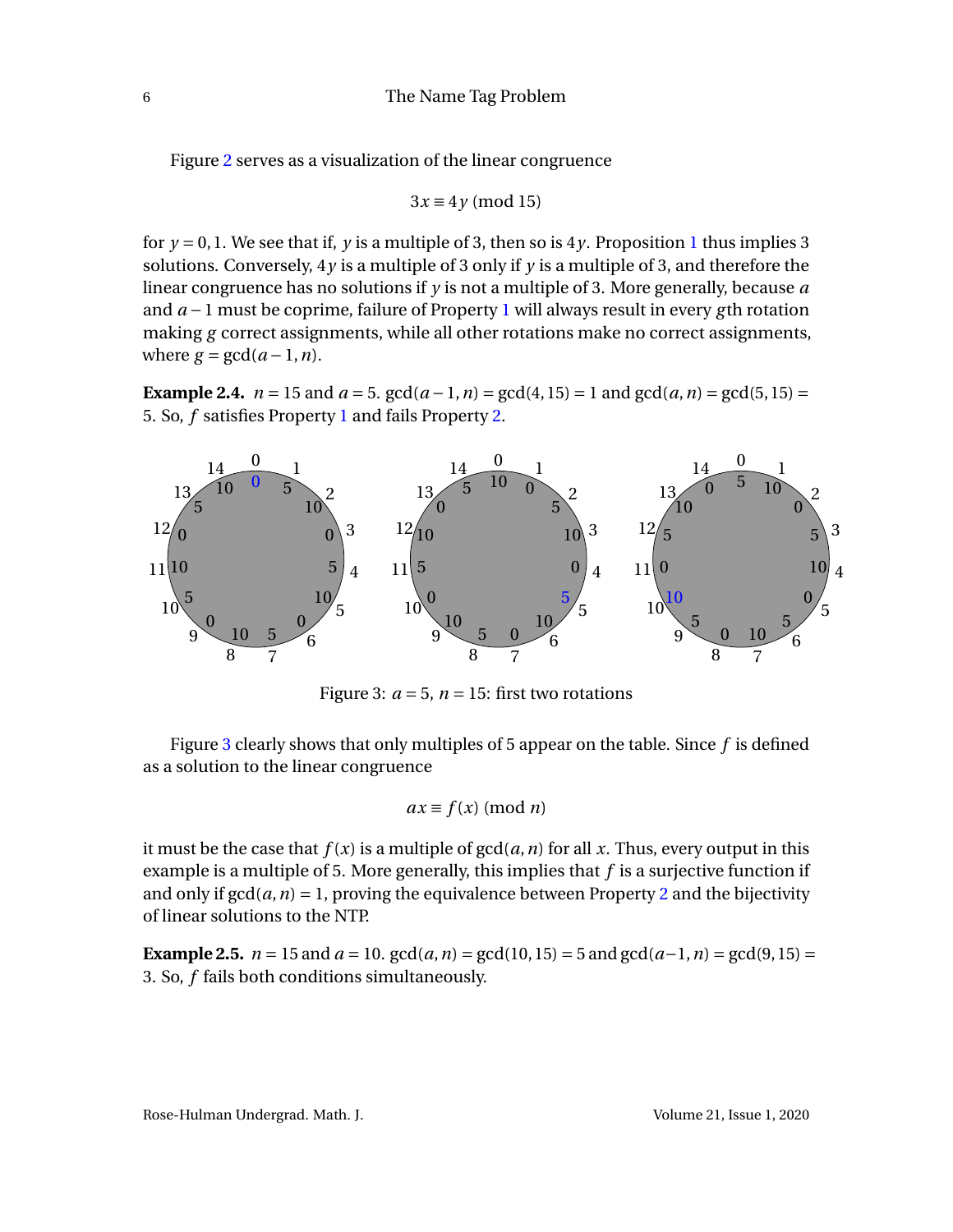<span id="page-8-0"></span>

Figure 4:  $n = 15$ ,  $a = 10$ 

Figure [4](#page-8-0) confirms that only multiples of 5 appear on the table, with the initial configuration assigning 3 correct name tags while the first rotation assigns none.

**Example 2.6.**  $n = 15$  and  $a = 2$ .  $gcd(a - 1, n) = gcd(1, 15) = 1$  and  $gcd(a, n) = gcd(2, 15) = 1$ 1. *f* satisfies the NTP.



Figure 5:  $a = 2$ ,  $n = 15$ ; first two rotations

We have so far determined, given *n* people at a table and a linear function  $f : \mathbb{Z}/n\mathbb{Z} \rightarrow$  $\mathbb{Z}/n\mathbb{Z}$  that assigns name tags, the conditions under which  $f$  is a solution the NTP. We have not yet asked whether there are particular values of *n* for which no linear solutions exist. So we now ask, roughly, how many people must be seated at the table in order to solve the name tag problem?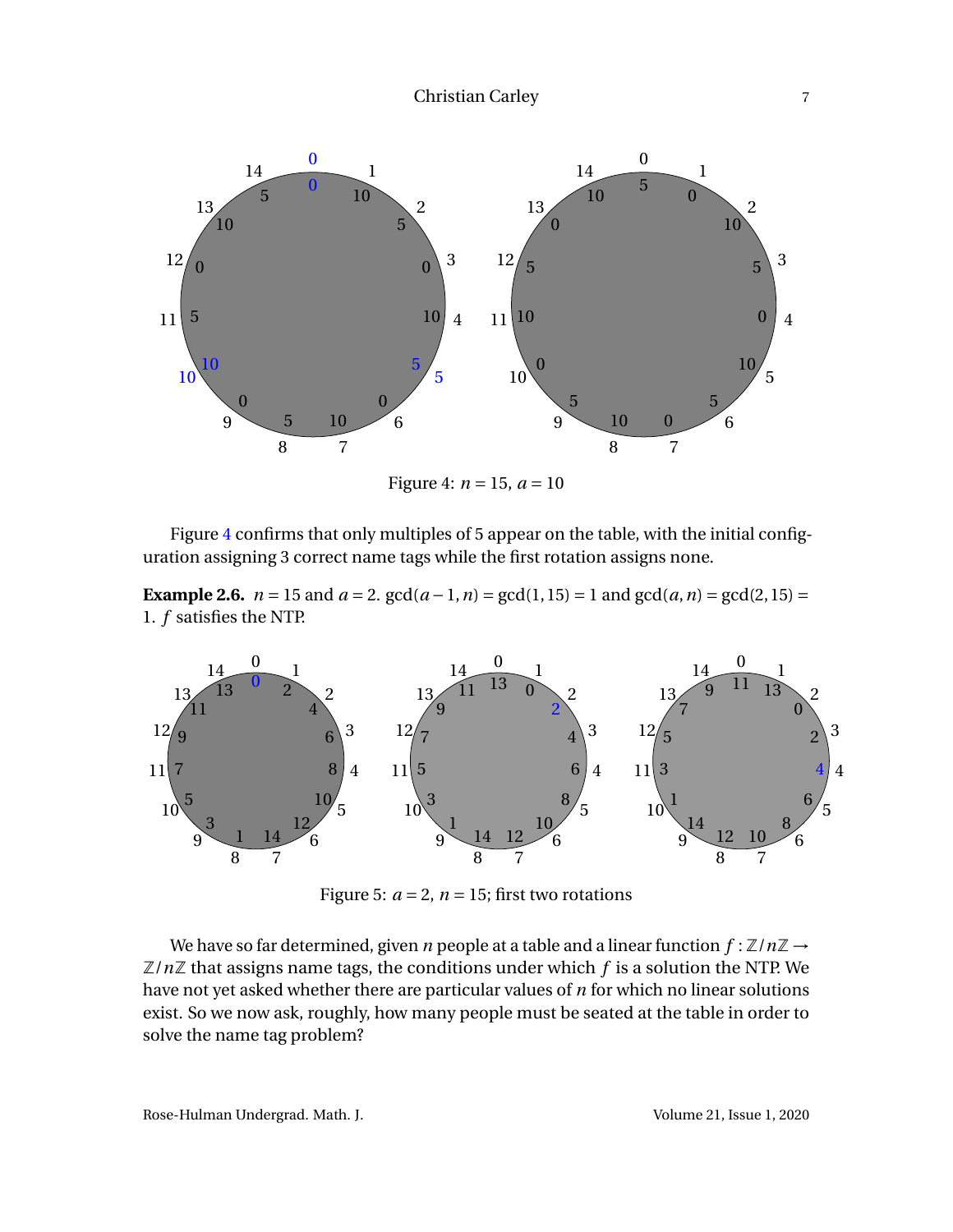**Definition 2.7.** For a natural number *n*, we define the subset  $\mu_n \subseteq \mathbb{Z}/n\mathbb{Z}$  as

$$
\mu_n = \{x \in \mathbb{Z}/n\mathbb{Z} \mid \gcd(x, n) = \gcd(x - 1, n) = 1\}
$$

In other words,  $\mu_n$  is the subset of  $\mathbb{Z}/n\mathbb{Z}$  such that  $a \in \mu_n$  implies that  $f(x) = ax \pmod{n}$ is a solution to the NTP.

<span id="page-9-2"></span>**Theorem 2.8.** *Let n be a positive integer. Then,*

- (a)  $\mu_n \neq \emptyset$  *if and only if n is odd.*
- *(b)*  $\mu_1 = \mathbb{Z}/1\mathbb{Z} = \{0\}$ *, and*  $0 \notin \mu_n$  *for all n* > 1*.*
- *Proof.* (a) Suppose *n* is even and let  $a \in \mathbb{Z}/n\mathbb{Z}$ . Then either  $gcd(a, n) \geq 2$  or  $gcd(a n)$  $1, n$ )  $\geq$  2. Next, suppose *n* is odd. Then  $gcd(2, n) = gcd(1, n) = 1$ . Thus,  $a =$ 2 (mod  $n \in \mu$ <sup>n</sup>
	- (b) For all  $x \in \mathbb{N}$ ,  $gcd(x, 1) = 1$ , thus  $\mu_1 = \mathbb{Z}/1\mathbb{Z}$  trivially. Additionally,  $gcd(0, n) = n$ , for all *n*. Thus,  $0 \notin \mu_n$  for  $n > 1$ .

 $\Box$ 

<span id="page-9-1"></span>**Example 2.9.** Consider  $n = 4$ . We see that there is no value of *a* for which  $f$  can satisfy the NTP.  $a = 0$  and  $a = 1$  are omitted from Figure [6,](#page-9-1) since they cannot work for any value of *n*.



Figure 6:  $n = 4$  with  $a = 2$  (left) and  $a = 3$  (right)

<span id="page-9-0"></span>We have already seen that the case of  $n = 15$  and  $a = 2$  admits a linear solution to the NTP. In fact,  $\mu_{15} = \{2, 8, 14\}$ , so there are three linear solutions for  $n = 15$ . We now turn to the task of determining how many linear solutions exist for arbitrary *n*.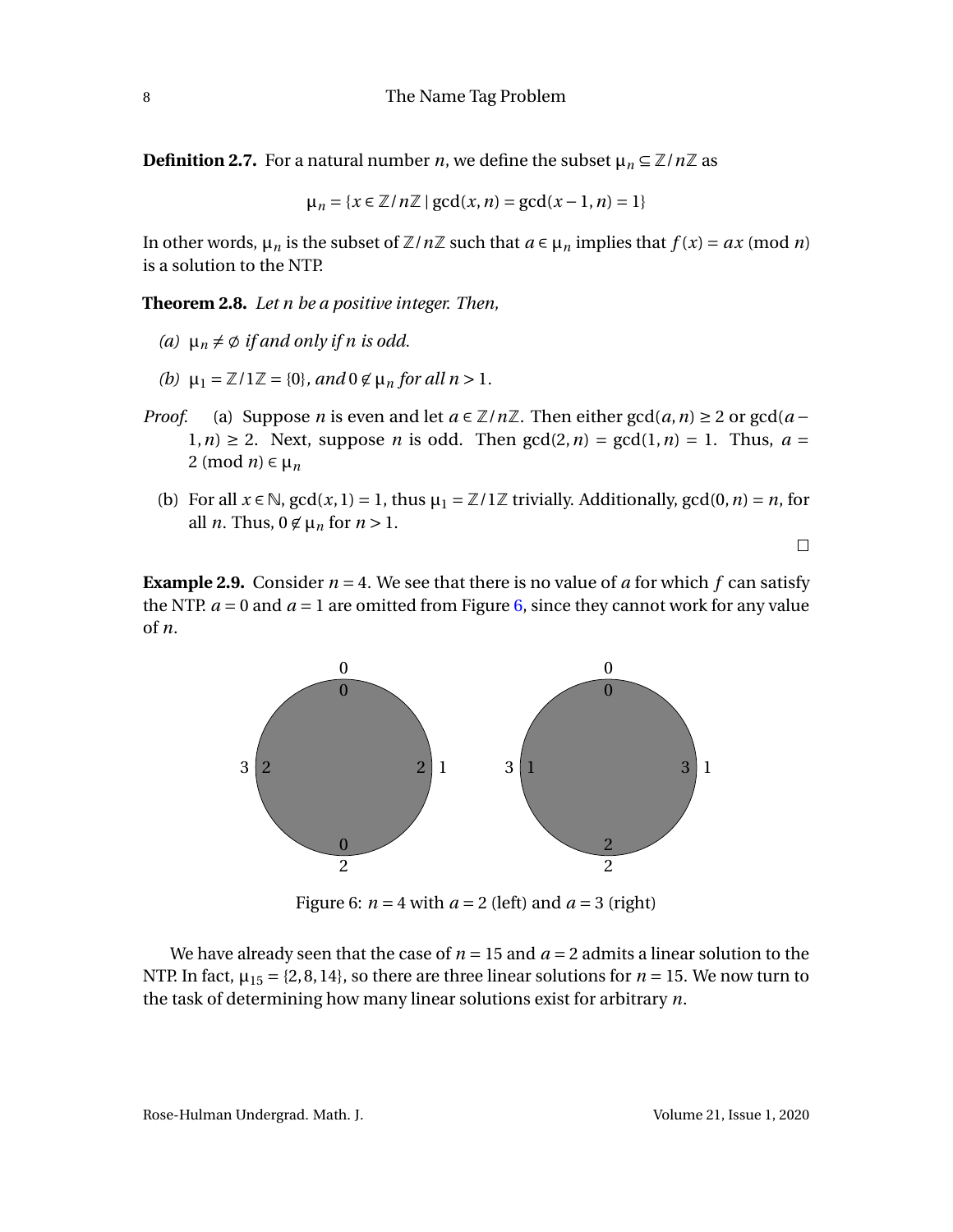## **3 Counting linear solutions to the NTP**

A single person will trivially satisfy the NTP and an even group will fail it. For any given *n*, we can find the set of linear solutions by finding all the elements of  $\mu_n$ , but that becomes cumbersome and inefficient very quickly. We can, however, determine just how formidable that task will be by finding a way to count how many linear solutions exist for any given  $n > 1$ . So, in this section, we provide a formula for  $|\mu_n|$ , when  $n > 1$ .

**Definition 3.1.** Let  $n > 1$  and  $k$  be integers and define the subset  $M_n^k \subseteq \mu_n$  to be the elements of  $\mu_n$  that fall in between the *k*th consecutive integer multiples of the product of the unique prime factors of *n*.

$$
\mathbf{M}_n^k = \left\{ x \in \mu_n \, \middle| \, k \left( \prod_{p|n} p \right) < x < (k+1) \left( \prod_{p|n} p \right) \right\}
$$

One last stop before we are on our way to developing a formula for  $|\mu_n|$  is to offer an alternative definition of  $\mu_n$  where  $n > 1$ . This new definition will allow us to create a partition on  $\mu_n$ , which will in effect help us count its elements.

**Lemma 3.2.** *Let n* > 1 *be an integer and let*  $p_1, ..., p_n$  *be the unique prime factors of n.* 

 $\mu_n = \{x \in \mathbb{Z}/n\mathbb{Z} \mid x \neq 0 \pmod{p_i} \text{ and } x \neq 1 \pmod{p_i}, \text{ for } i = 1, \ldots, n\}$ 

*Proof.* This follows immediately from Theorem [2.2.](#page-5-2)

We now have all the machinery required to determine the cardinality of  $\mu_n$ . We begin by creating a partition  $M_n$  on  $\mu_n$ . The intuition behind this maneuver is to divide *n* up into integer multiples of its prime factors so that, between every integer multiple of  $\prod_{p|n} p$ , there exists a unique subset of  $\mu_n$ . That is what Lemma [3.3](#page-10-0) establishes. Lemma [3.4](#page-10-1) then shows that each of these sets are equal in cardinality, making the final step to the cardinality of  $\mu_n$  seamless.

<span id="page-10-0"></span>**Lemma 3.3.** Let  $n > 1$  and  $k$  be integers, and let  $m = \prod_{p|n} p$ . Then,

$$
\mathbf{M}_n = \{ \mathbf{M}_n^k \mid 0 \le k < \frac{n}{m} \}
$$

*is a partition on*  $\mu_n$ *.* 

*Proof.* Let *l* and *k* be integers and assume that  $x \in M_n^l \cap M_n^k$ . Then,  $km < x < (k+1)m$ and  $lm < x < (l+1)m$ . But then  $l < (k+1)$  and  $k < (l+1)$ , so  $(k-1) < l < (k+1)$ . Therefore  $k = l$ .

<span id="page-10-1"></span>Next, let  $x \in \mu_n$ . Since  $\mu_n = \emptyset$  when *n* is even, the criteria of a partition is trivially satisfied for even values of *n*. We may therefore assume that  $n \geq 3$  and odd. Because 2 is the smallest element of  $\mu_n$ , there is at least one integer *k* such that  $0 \le k < \frac{n}{m}$  $\frac{n}{m}$  and  $km < x$ . If we then let *k* be the largest such integer, it follows that  $km < x < (k+1)m$  and therefore  $x \in M_n^k$  for some  $M_n^k \in M_n$ .  $\Box$ 

 $\Box$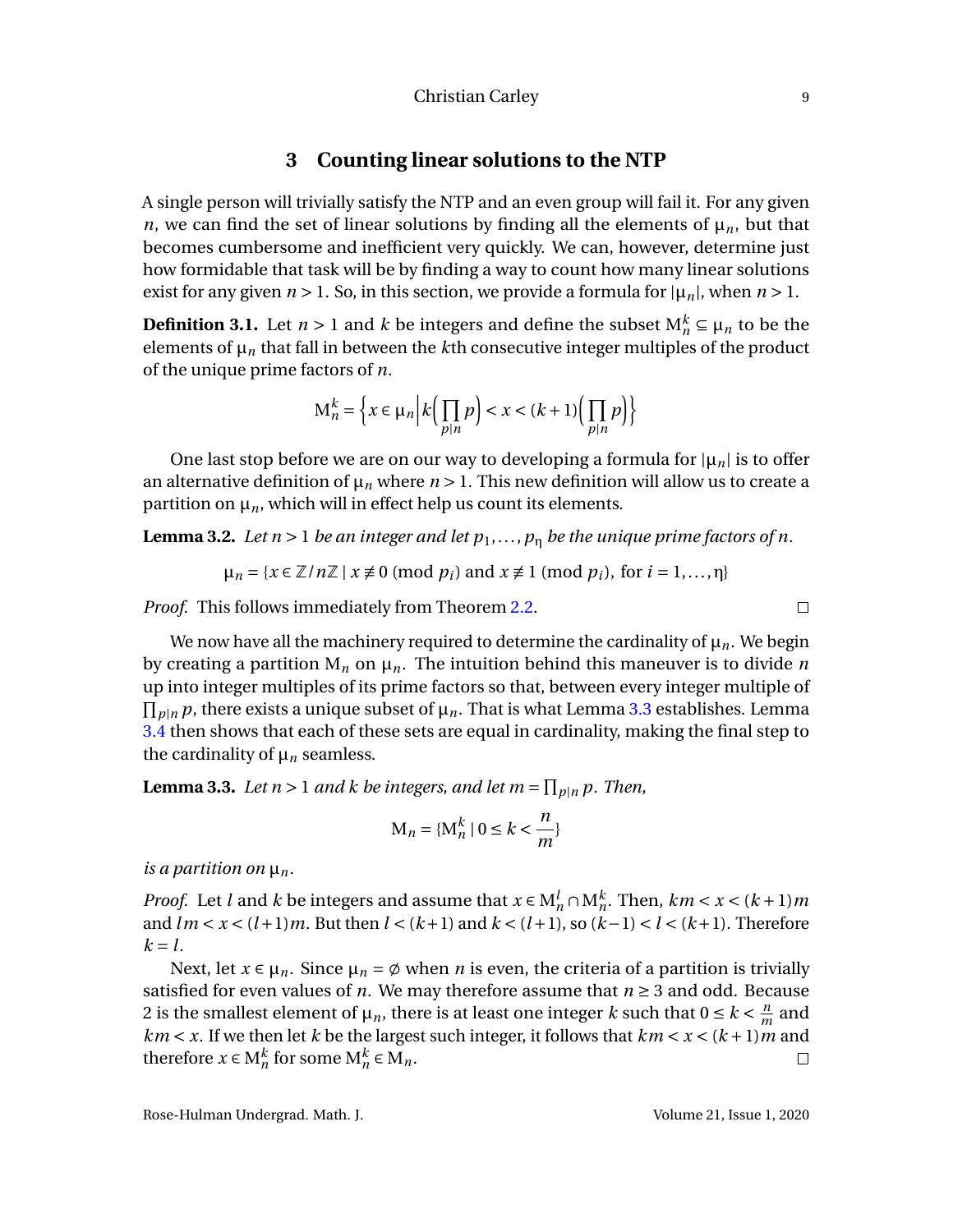**Lemma 3.4.** *Let*  $n > 1$  *be an integer and let*  $p_1, \ldots, p_n$  *be the unique prime factors of n.*  $Again, let m = \prod_{p|n} p$  *be their product. Then,* 

$$
|\mathcal{M}_n^k| = \prod_{p|n} (p-2)
$$

*for all*  $0 \leq k < \frac{m}{m}$  $\frac{n}{m}$ .

*Proof.* Consider the set  $T = \{(x_1, x_2, ..., x_n) \in \prod_{i=1}^n (\mathbb{Z}/p_i\mathbb{Z}) | (1 < x_i < p_i) \}$ . Also note that  $M_n^0 = \{x \in \mu_n \mid 0 < x < m\}$  is the subset of  $\mu_n$  for which each element *x* is less than *m*. The Chinese Remainder Theorem guarantees that the system of linear congruences

$$
x \equiv x_1 \pmod{p_1}, \ldots, x \equiv x_\eta \pmod{p_\eta}
$$

has a unique solution with  $x \in \mathbb{Z}/m\mathbb{Z}$ . Therefore, by Lemma [3.4,](#page-10-1) if  $1 < x_i < p_i$  for  $1 \le i \le n$ , the system of linear congruences has a unique solution in  $M_n^0$  and therefore  $|T| = |M_n^0|$ . We see then, that for an arbitrary element of T,  $(x_1,...,x_n) \in T$ , each  $x_i$  can take on one of *p<sup>i</sup>* −2 distinct values, and therefore

$$
|\mathbf{M}_n^0| = |\mathbf{T}| = \prod_{p|n} (p-2)
$$

Now that we have determined the size of  $\mathrm{M}^0_n$ , we turn to the task of establishing a family of bijective functions  $h_n^k$  :  $\mathrm{M}_n^0 \to \mathrm{M}_n^k$ , that take  $\mathrm{M}_n^0$  to  $\mathrm{M}_n^k$  for for  $0 \leq k < \frac{n}{m}$  $\frac{n}{m}$ . Let  $h_n^k$ be defined as  $h_n^k(x) = km + x$ . First, we confirm that that  $h_n^k$  maps to  $M_n^0$  to  $M_n^k$ . Since  $x \in M_n^0$ ,  $0 < x < m$ , and therefore  $km < h_n^k(x) < (k+1)m$ . Additionally,  $h_n^k(x) \equiv x \pmod{p_i}$ , for  $i = 1, \ldots, n$ , which by Lemma [3.4](#page-10-1) means that  $h_n^k(x) \in \mu_n$ . Therefore, the image  $h_n^k(x)$ of any  $x \in M_n^0$  is such that  $km < h_n^k(x) < (k+1)m$  and  $h_n^k(x) \in \mu_n$ , meaning  $h_n^k(x) \in M_n^k$ . Finally, being a linear function, it is clear that  $h_n^k$  is bijective. Therefore,

$$
|\mathbf{M}_n^k| = |\mathbf{M}_n^0| = \prod_{p|n} (p-2)
$$

 $\Box$ 

We have so far shown that, for a positive integer  $n$ , the set  $\mu_n$  is the set of coefficients that determine whether the relevant linear function is a solution to the NTP, and we have found a way to partition  $\mu_n$  into  $\frac{n}{m}$  sets of equal cardinality, where  $m = \prod_{p|n} p$  is the product of the unique prime factors of *n*. This puts us in an easy position to calculate the size of  $\mu_n$  and therefore the number of linear solutions to the NTP for any positive integer *n*.

#### **Theorem 3.5.** *Let n be a positive integer.*

*(a)*

.

$$
\vert \mu_1 \vert = 1
$$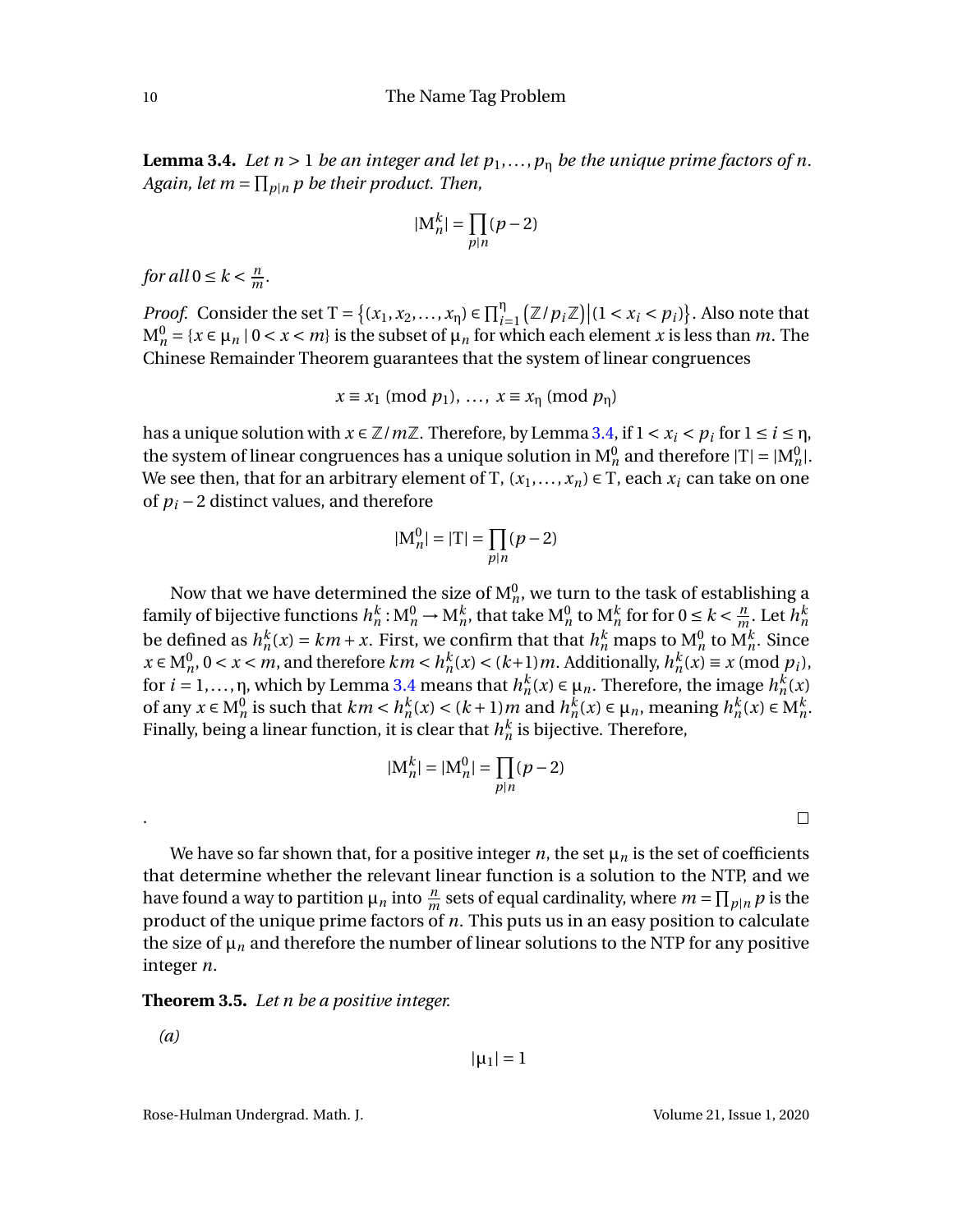*(b) if n* > 1*, then*

*.*

$$
|\mu_n| = n \prod_{p|n} \left(1 - \frac{2}{p}\right)
$$

*Proof.* The proof of part (*a*) is given in Theorem [2.8](#page-9-2) and so we move to part (*b*). By Lemma [3.3](#page-10-0) we get that  $|\mu_n| = \sum_{k=0}^{\frac{n}{m}-1}$  $\frac{m}{k-0}$  |M $_{n}^{k}$ |. By Lemma [3.4](#page-10-1) we get that

$$
\sum_{k=0}^{n} |M_k| = \frac{n}{m} \prod_{p|n} (p-2)
$$

$$
= n \frac{\prod_{p|n} (p-2)}{\prod_{p|n} p}
$$

$$
= n \prod_{p|n} \left(1 - \frac{2}{p}\right)
$$

 $\Box$ 

### **4 Orthomorphisms**

<span id="page-12-0"></span>It turns that out that studying solutions to the NTP is equivalent to the study of what are termed orthomorphisms of  $\mathbb{Z}/n\mathbb{Z}$ . Orthomorphisms are a type of group permutation with applications to a variety of mathematical objects. This section details the relationship between orthomorphisms of  $\mathbb{Z}/n\mathbb{Z}$  and solutions to the name tag problem, and gives a truncated list of the wider significance of orthomorphisms in general, and further reading for those interested.

**Definition 4.1.** Let G be a group and  $\theta$  a permutation of G. Then,  $\theta$  is an orthomorphism of G if  $x^{-1}\theta(x)$  is also a permutation of G.

If we let  $G = \mathbb{Z}/n\mathbb{Z}$  and define  $\theta : \mathbb{Z}/n\mathbb{Z} \to \mathbb{Z}/n\mathbb{Z}$  to be  $\theta(x) = ax \pmod{n}$ , then by Example [2.4](#page-7-0) above,  $\theta$  is a permutation of  $\mathbb{Z}/n\mathbb{Z}$  if and only if  $gcd(a, n) = 1$ . Similarly,  $\theta(x) - x = (a-1)x \pmod{n}$  is a permutation of  $\mathbb{Z}/n\mathbb{Z}$  if and only if  $gcd(a-1, n) = 1$ . Thus, we have that the set of linear solutions to the NTP is equal to the set of linear orthomorphisms of Z/*n*Z. Of course, there are other types orthomorphisms and solutions to the NTP besides linear ones (the interested reader may experiment with an arbitrary value of *n* and a clock diagram, and come up with a few on their own with relative ease – that is how this paper began), including quadratic, and in fact, it can be shown that all solutions to the NTP for any given value of *n* are exactly all of the orthomorphisms of  $\mathbb{Z}/n\mathbb{Z}$ .

<span id="page-12-1"></span>**Theorem 4.2.** *Let* G *be a group and* θ *a permutation of* G*. Then,* θ *is an orthomorphism if and only if* θ −1 *is an orthomorphism.*

Rose-Hulman Undergrad. Math. J. Volume 21, Issue 1, 2020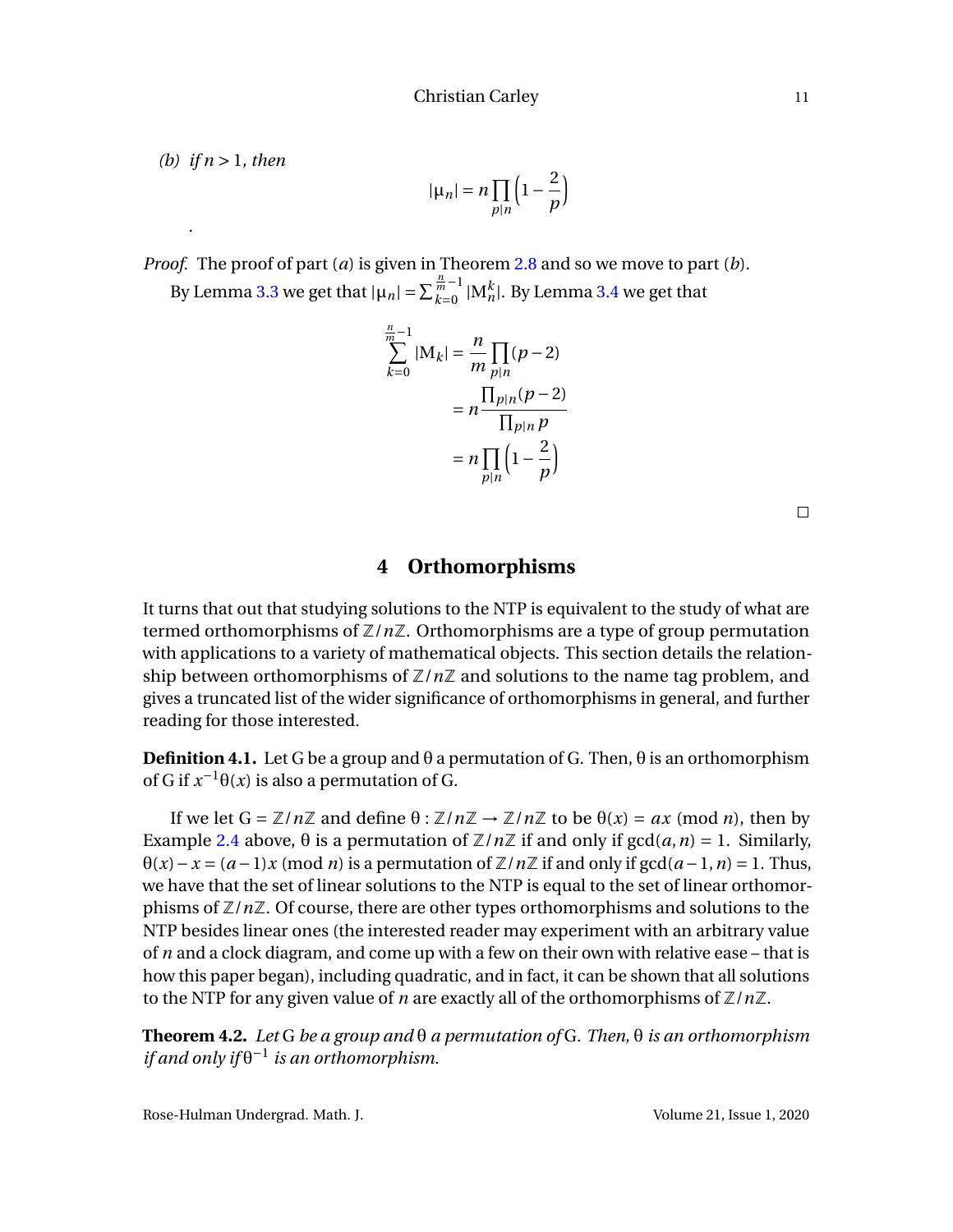*Proof.* Let  $\phi = \theta^{-1}$  in order to avoid ambiguity involving function inverse and group element inverse below. The following statements are obviously equivalent, or can be easily shown to be equivalent.

- 1. θ is an orthomorphism.
- 2.  $x^{-1}\theta(x)$  is a permutation of G.
- 3.  $(x^{-1}θ(x)) ∘ φ = (x^{-1}φ(x))^{-1}$  is a permutation of, G by composition.
- 4.  $x^{-1}φ(x)$  is a permutation of G.

 $\Box$ 

**Theorem 4.3.** Let *n* be a positive integer and let  $f : \mathbb{Z}/n\mathbb{Z} \to \mathbb{Z}/n\mathbb{Z}$  be any function that *acts on* Z/*n*Z*. Then, f satisfies the NTP if and only if f is an orthomorphism of* Z/*n*Z*.*

*Proof.* Let *f* be an orthomorphism of  $\mathbb{Z}/n\mathbb{Z}$ . Then, by Theorem [4.2,](#page-12-1)  $f^{-1}$  is too. If we let *y* ∈  $\mathbb{Z}/n\mathbb{Z}$  and take its inverse −*y*, we can find some  $x \in \mathbb{Z}/n\mathbb{Z}$  such that  $f^{-1}(x) - x = -y$ . Thus, for any  $y \in \mathbb{Z}/n\mathbb{Z}$  there is an  $x \in \mathbb{Z}/n\mathbb{Z}$  such that  $f(x - y) = x$ . Next, let  $x \in \mathbb{Z}/n\mathbb{Z}$ . Because *f* is onto, we can find a  $y \in \mathbb{Z}/n\mathbb{Z}$  such that  $f(x - y) = x$ . The uniqueness of *x* in the first case and *y* in the second case follow from the fact that *f* is bijective.

Next, let *f* be a solution to the NTP. Then, for any  $x \in \mathbb{Z}/n\mathbb{Z}$  there exists a unique *y* ∈  $\mathbb{Z}/n\mathbb{Z}$  such that  $f(x - y) = x$ , which means that *f* is onto. Also, for any  $y \in \mathbb{Z}/n\mathbb{Z}$  we can take its inverse  $-y$  and find an  $x \in \mathbb{Z}/n\mathbb{Z}$  such that  $f(x+y) = x$ . Thus,  $f^{-1}(x) - x = y$ , which makes  $f^{-1}(x) - x$  onto. And thus  $f^{-1}$  and therefore  $f$  are orthomorphisms.  $\Box$ 

The interested reader is encouraged to check out a copy of "Orthomorphism Graphs of Groups", by Anthony B. Evans, where they will find an algorithm for constructing nonlinear orthomorphisms of Galois fields when *n* is prime, among many more interesting properites and applications of orthomorphisms. Evans' book focuses primarily on orthomorphism graphs (graphs with orthomorphisms as nodes) and their significance in the construction of mutually orthogonal Latin squares, nets, affine planes, and several other mathematical objects. A particular result in Evans' book that is relevant to this paper is Theorem 1.22, which states that any finite group of odd order admits orthomorphisms, which has been demonstrated to be the case for solutions to the NTP. According to Evans' book, it is also currently an open problem in group theory as to which groups admit orthomorphisms. The interested reader may also check out article A006717 of OEIS for the number of orthomorphisms of  $\mathbb{Z}/(2n+1)\mathbb{Z}$ , which, in this article, is given as the number of ways of arranging  $2n + 1$  nonattacking semi-queens on a  $(2n + 1) \times (2n + 1)$ toroidal board.